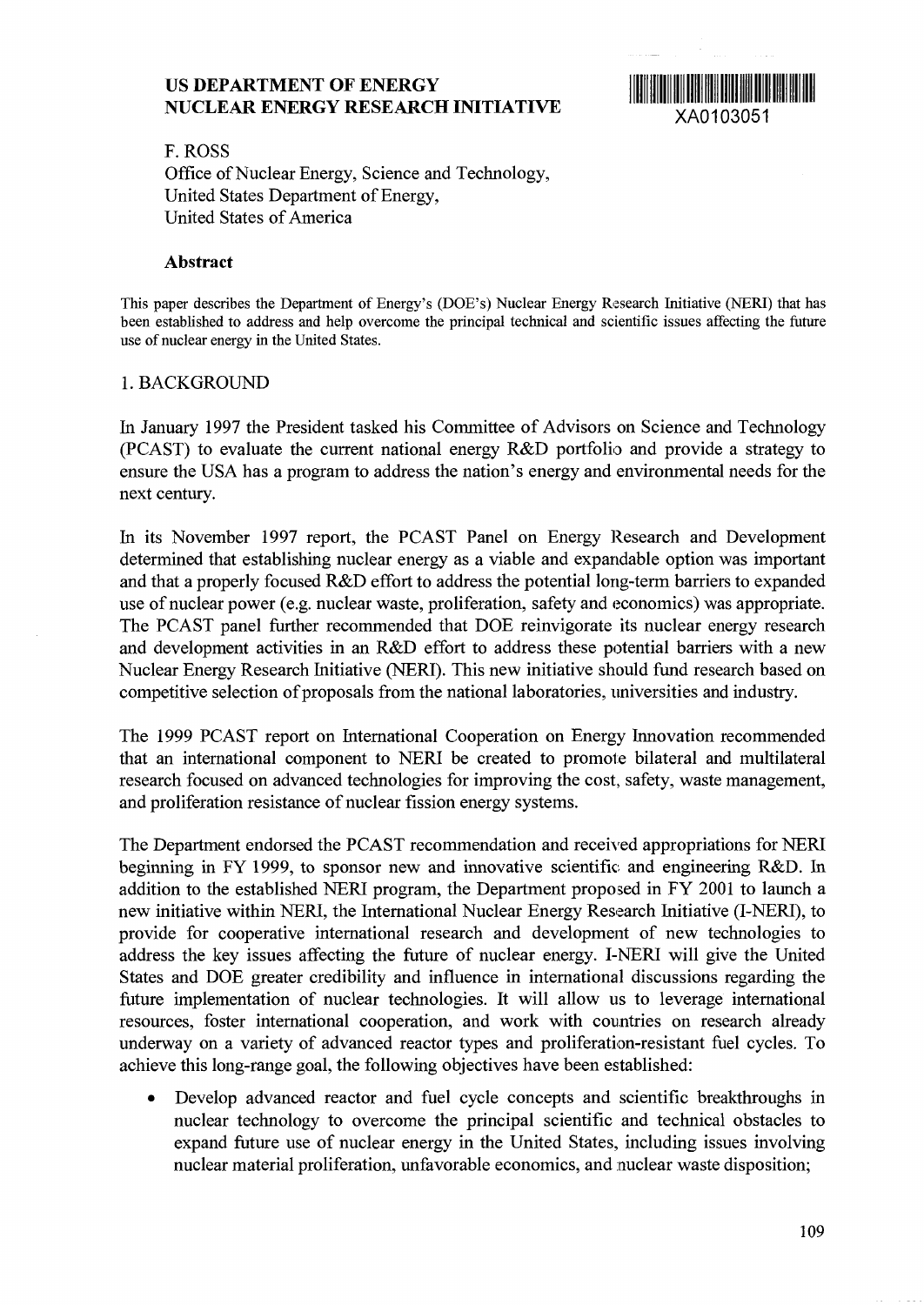- Advance the state of US nuclear technology to maintain a competitive position in overseas markets and a future domestic market;
- Promote and maintain a nuclear science and engineering infrastructure to meet future technical challenges.

NERI sponsors innovative scientific and engineering research and development in the following areas:

- Proliferation-resistant reactors and fuel cycles;
- New reactor designs with higher efficiency, lower-cost, and improved safety to compete in the global market; low output power reactors for use where large reactors are not attractive;
- Advanced nuclear fuels;
- New technologies for management of nuclear waste; and
- Fundamental nuclear science.

The NERI/I-NERI programs feature a *competitive, peer-reviewed R&D selection process to fund researcher initiated R&D proposals* from universities, national laboratories and industry.

The NERI research areas are also of critical importance to foreign countries with civilian nuclear programs. I-NERI encourages foreign participation with US institutions to help maintain the nuclear option worldwide and to leverage scarce research dollars.

Finally, the Department established an independent Nuclear Energy Research Advisory Committee to provide advice and recommendations to assist the Department on the direction and focus of its energy R&D activities.

## 2. FY 1999 ACCOMPLISHMENTS:

- The initial NERI procurement was completed with the award and issuance of grants and laboratory cooperative agreements for 47 R&D projects involving research participants from 45 US universities, laboratories and industrial organizations, and 11 foreign collaborating organizations.
- Initiated innovative scientific and engineering R&D for 46 NERI projects to enhance the performance, efficiency, reliability, proliferation resistance, and economics of future nuclear power systems.

## 3. FY 2000 ACCOMPLISHMENTS:

• Advanced the state of scientific knowledge and technology to enable incorporation of improved proliferation resistance, safety and economics in the design and development of advanced reactor and nuclear fuel systems through the award of ten new R&D projects.